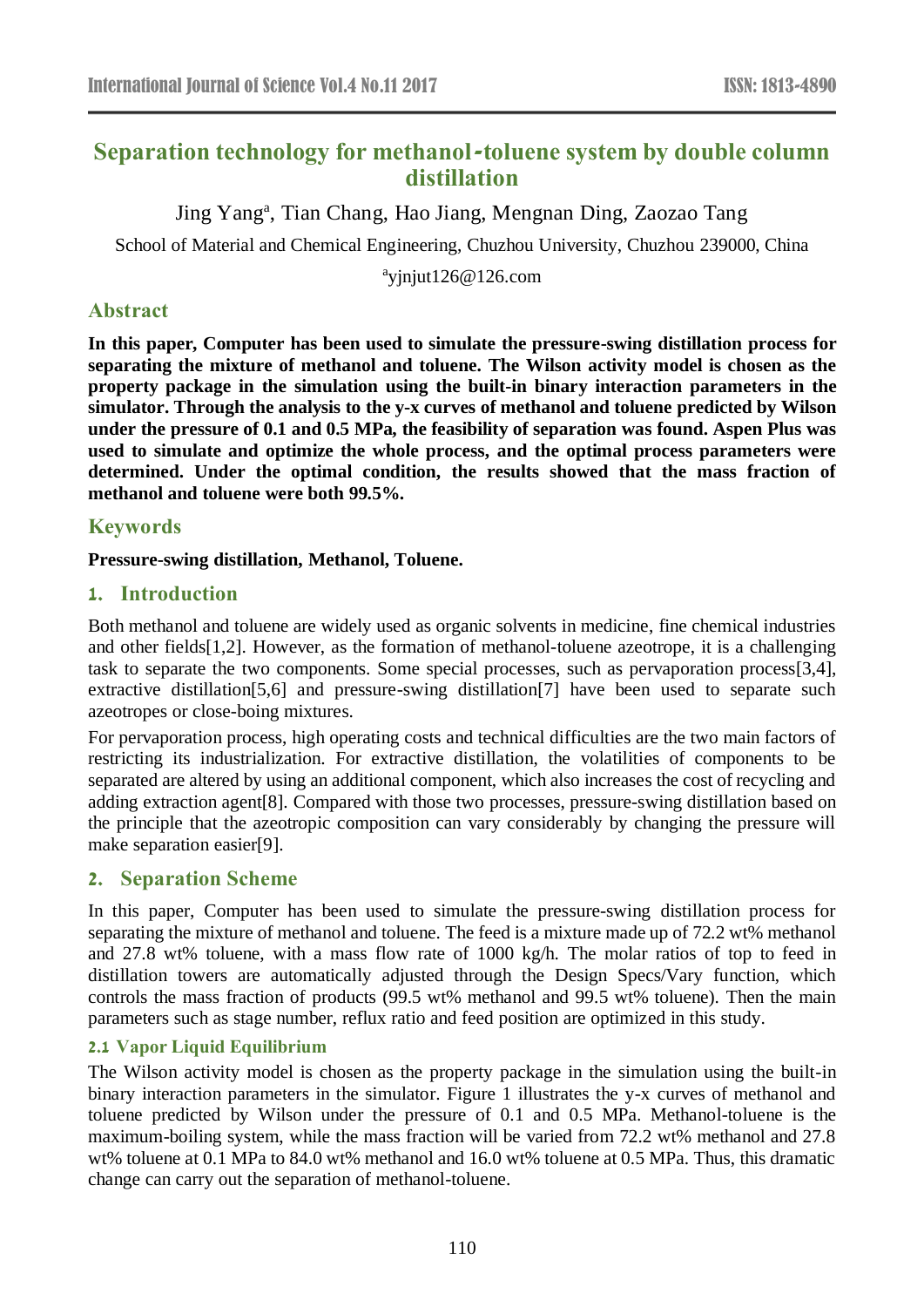

Figure 1. The y-x curves of methanol-toluene at 0.1 and 0.5 MPa

#### **2.2 Pressure-swing Distillation Design**

The original mixture will be separated into toluene product and high-pressure light liquid phase that the main composition is methanol through pressurized tower. Then, the high-pressure light liquid phase will be separated into methanol product and atmospheric pressure light liquid phase through atmospheric tower. Stream Feed, PD1 and PD2 is the feed stream, toluene product and methanol product respectively, while both TOWER1 (pressurized tower) and TOWER2 (atmospheric tower) select RadFrac model, the mixer uses the Mixer model and booster pumper selects Pump model.



Figure 2. Flowsheet for the pressure-swing distillation process

#### **3. Process Simulation and Optimization**

**3.1 Optimization of Stage Number**



Figure 3. The effect of the theoretical stage number on the reboiler total heat duty The effect of theoretical stage number on the reboiler total heat duty of pressurized and atmospheric tower is shown in Figure 3. The shifts in the heat duty with stage number are clearly seen from Figure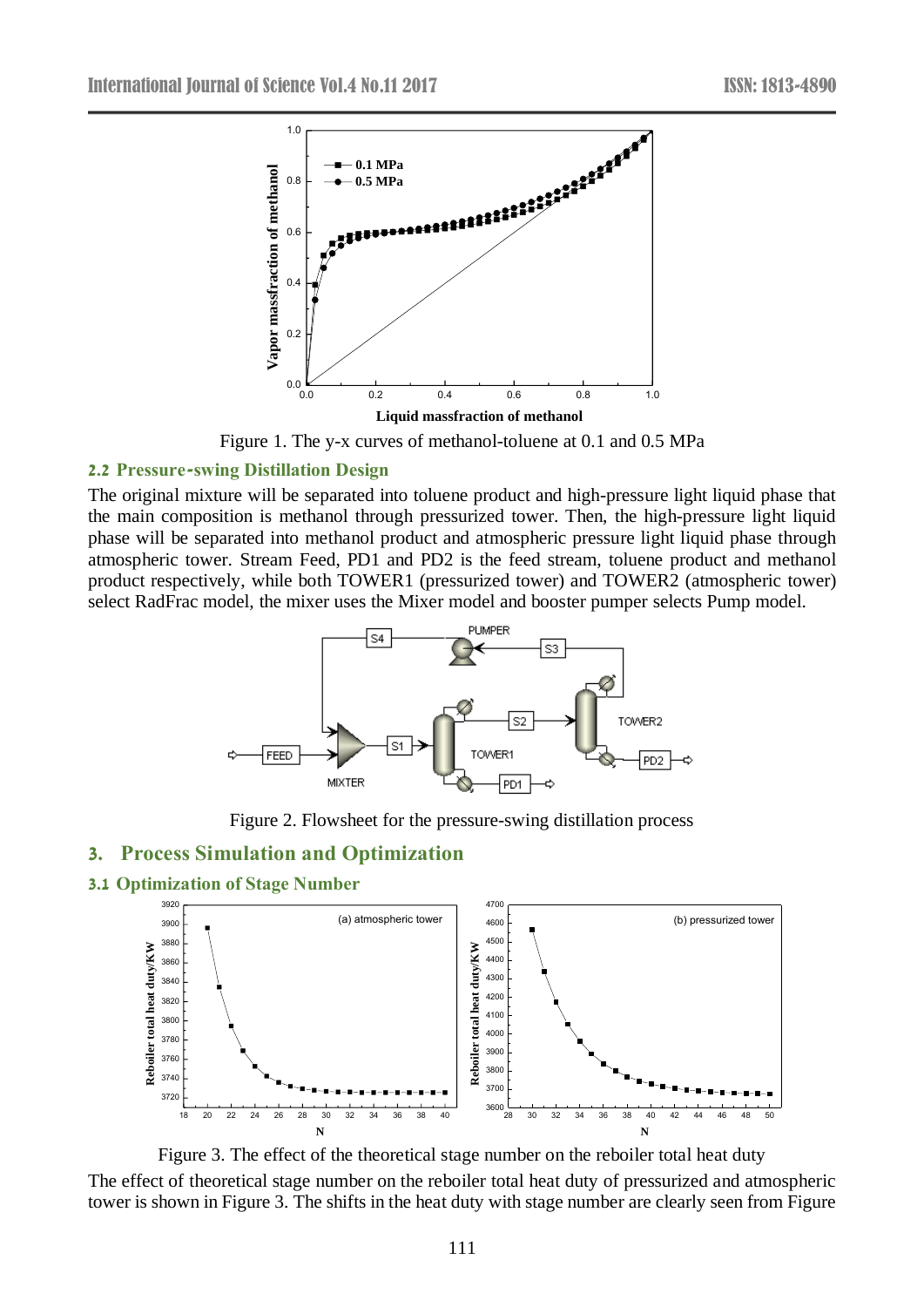3. It indicates that under the premise of ensuring the degree of separation, the reboiler total heat duty has a significant decline in a certain range. Owning to the increased equipment costs with the increasement of theoretical stage number, the number of theoretical stages of pressurized tower is selected 28, and the number of theoretical stages of atmospheric tower is selected 40.

### **3.2 Optimization of Feed Position**

The effect of different feed stages on the reboiled heat duty of pressurized and atmospheric tower is shown in Figure 4. It can be seen that as the feed stage moves from the top to the bottom, the reboiler total heat duty reduces first and then increases. When the feed stage of pressurized and atmospheric tower is 20 and 12, the reboiler total heat duty is the lowest as illustrated in figure 4, thus the feed stage of pressurized tower is selected 20, and the feed stage of atmospheric tower is chosen 12.



Figure 4. The effect of the feed stage on the reboiler total heat duty

### **3.3 Optimization of Reflux Ratio**

The reboiler total heat duty reduces rapidly first and increases quickly with the increasement of reflux ratio as shown in Figure 5. In Figure 5(a), when the reflux ratio of pressurized tower reaches 1.8, the reboiler total heat duty reaches the lowest, so the optimal reflux ratio of pressurized tower is 1.8. In the same way, the simulation results from Figure 5(b) shows that the optimal reflux ratio of atmospheric tower is 2.6.



Figure 5. The effect of the reflux ratio on the reboiler total heat duty

#### **3.4 Results in Optimum Parameters**

Table 1 shows the optimum parameters of the pressure-swing distillation for methanol-toluene.

| Table 1 optimum parameters of the pressure-swing distillation for methanol-toluene. |  |  |  |
|-------------------------------------------------------------------------------------|--|--|--|
|-------------------------------------------------------------------------------------|--|--|--|

| Tower             | Stage number | Reflux ratio | Feed stage | Pressure          |
|-------------------|--------------|--------------|------------|-------------------|
| Pressurized tower |              |              |            | $0.1 \text{ MPa}$ |
| Atmospheric tower | 40           |              |            | $0.5$ MPa         |

The simulation results are shown in Table 2 according to the above optimum parameters.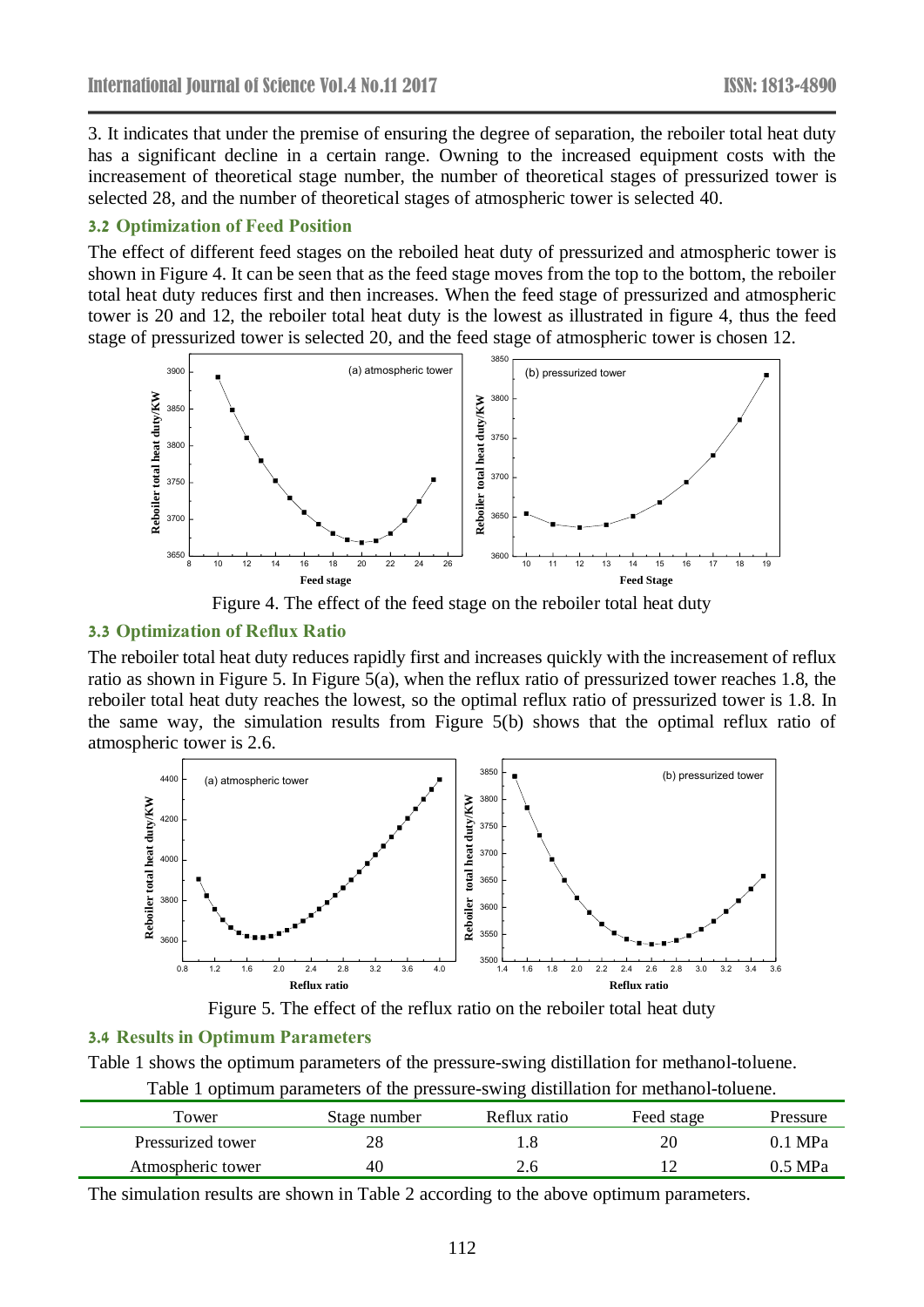|                          | $14010$ $\mu$ billionating results under optimum parameters |       |                   |      |                   |  |
|--------------------------|-------------------------------------------------------------|-------|-------------------|------|-------------------|--|
|                          | Feed Stage                                                  |       | Pressurized tower |      | Atmospheric tower |  |
|                          |                                                             | Top   | <b>Bottom</b>     | Top  | <b>Bottom</b>     |  |
| Temperature/ $\degree$ C | 30                                                          | 111.3 | 166.1             | 63.9 | 70.7              |  |
| Pressure/MPa             | 0.6                                                         | 0.5   | 0.5               | 0.1  | 0.1               |  |
| Mass fraction/%          |                                                             |       |                   |      |                   |  |
| Toluene                  | 72.2                                                        | 18.1  | 99.5              | 24.8 | 0.5               |  |
| Methanol                 | 27.8                                                        | 81.9  | 0.5               | 75.2 | 99.5              |  |

Table 2 Simulating results under optimum parameters

## **4. Conclusion**

The Paper proposed a separation method for the azeotrope of methanol-toluene. Firstly, through the analysis to the y-x curves of methanol and toluene predicted by Wilson under the pressure of 0.1 and 0.5 MPa the feasibility of separation was found. Then the binary azeotrope of methanol and toluene was separated by pressure-swing distillation. Aspen Plus was used to simulate and optimize the whole process, and the optimal process parameters were determined. Under the optimal condition, the results showed that the mass fraction of methanol and toluene were both 99.5 %.

### **Acknowledgements**

Provincial quality engineering projects in Anhui, China (2013tszy034), Field planning project (2016GH14),The national college students' innovative entrepreneurial project (2017CXXL055, 2017CXXL057).

# **References**

- [1] Y.D. Ji, B. Zhang, K. Zhang: Core/shell-Structured ZSM-5@Mesoporous Silica Composites for Shape-Selective Alkylation of Toluene with Methanol, Acta Chimica Sinica, Vol. 71(2013) No.3, p. 371-380.
- [2] L.L. Li, M. Janik, X.W. Nie: Reaction Mechanism of Toluene Methylation with Dimethyl Carbonate or Methanol Catalyzed by H-ZSM-5, Acta Physico-Chimica Sinica, Vol. 29(2013) No.7, p. 1467-1478.
- [3] N.R. Singha, S.B. Kuila, P: Separation of toluene–methanol mixtures by pervaporation using crosslink IPN membranes, Chemical Engineering and Processing, Vol. 48(2009) No.11, p. 1560-1565.
- [4] P. Garg, R.P. Singh, V. Choudhary: Selective polydimethylsiloxane/polyimide blended IPN pervaporation membrane for methanol/toluene azeotrope separation, Separation and Purification Technology, Vol. 76(2011) No.3, p. 407-418.
- [5] D.M. Yang, P. Ye, M.F. Ye: Separation of methanol-toluene by combined process of extraction with salt and distillation, Chemical Engineering(China), Vol. 42(2014) No.5, p. 31-34.
- [6] C.Y. Zhang, C.Z. Zheng, J.H. Tang: Process Simulation of Extractive Distillation for Methylcyclohexane and Toluene System, Petrochemical Technology, Vol. 40(2011) No.5, p. 532-535.
- [7] Z.Y. Zhao, D.F. Xu, X.Z. Liu: Separation of acetonitrile /methanol/ benzene ternary azeotropevia triple column pressure-swing distillation, Separationand Purification Technology, Vol. 169(2016) No.6, p. 66-77.
- [8] J. Lee, J. Cho, D.M. Kim Dong-min: Separation of tetrahydrofuran and water using pressure swing distillation: Modeling and optimization, Korean journal of Chemical Engineering, Vol. 28(2011) No.2, p. 591-596.